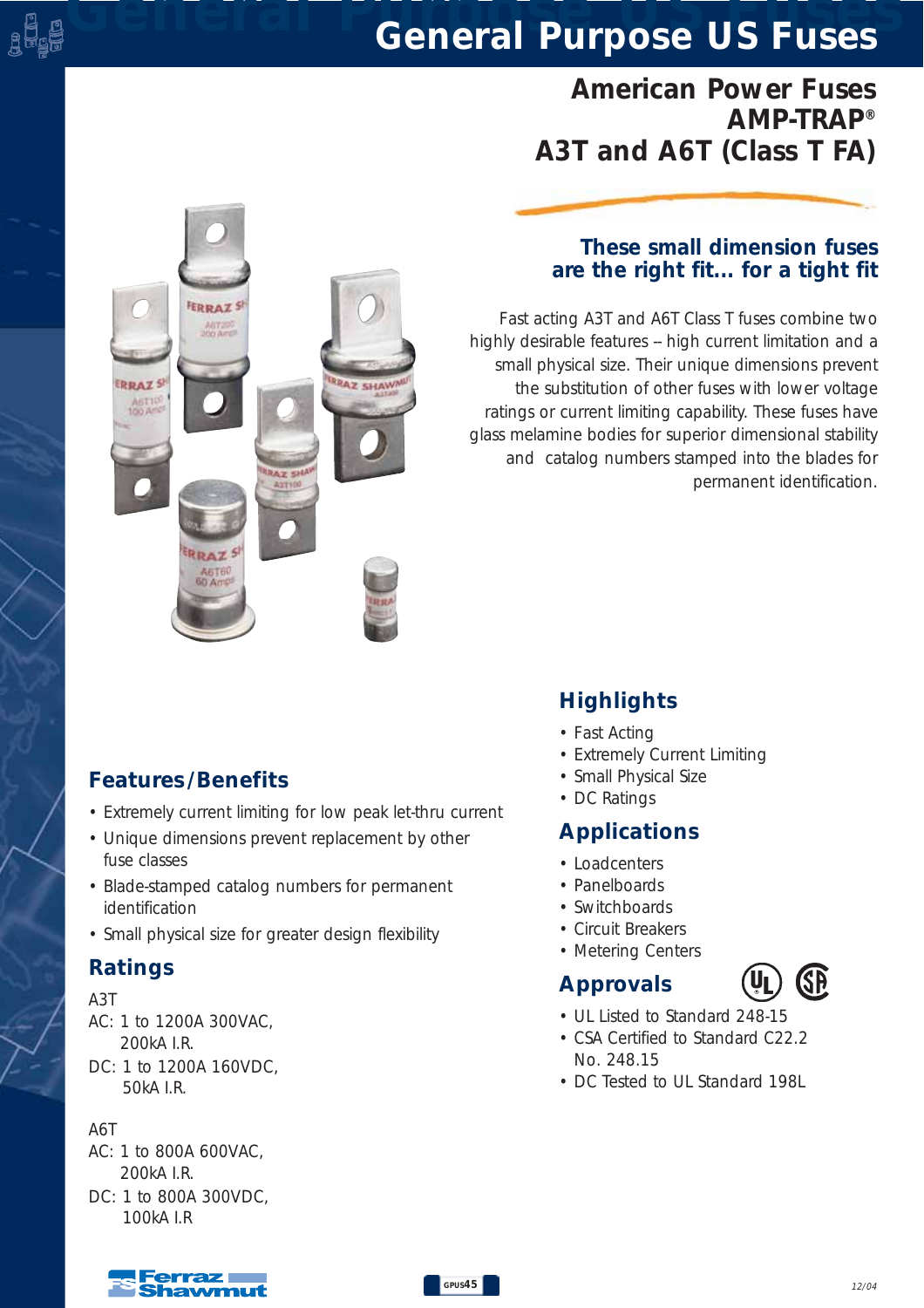*American Power Fuses AMP-TRAP® A3T and A6T (Class T FA)*

## *Standard Fuse Ampere Ratings*

| Ampere | <b>Catalog Number</b> |        | <b>Reference Number</b> |                     | Ampere | <b>Catalog Number</b> |        | <b>Reference Number</b> |         |
|--------|-----------------------|--------|-------------------------|---------------------|--------|-----------------------|--------|-------------------------|---------|
| Rating | 300V                  | 600V   | 300V                    | 600 <sub>v</sub>    | Rating | 300V                  | 600V   | 300V                    | 600V    |
|        | A3T1                  | A6T1   | Q212212                 | L219384             | 110    | A3T110                | A6T110 | G218345                 | K219383 |
| 3      | A3T3                  | A6T3   | R214766                 | H <sub>201441</sub> | 125    | A3T125                | A6T125 | H <sub>219381</sub>     | F219908 |
| 6      | A3T6                  | A6T6   | Y217831                 | S213249             | 150    | A3T150                | A6T150 | D219906                 | Y222592 |
| 10     | A3T10                 | A6T10  | E212731                 | G219909             | 175    | A3T175                | A6T175 | W222590                 | N223112 |
| 15     | A3T15                 | A6T15  | Q213247                 | Z222593             | 200    | A3T200                | A6T200 | L223110                 | V200900 |
| 20     | A3T20                 | A6T20  | G213745                 | P223113             | 225    | A3T225                | A6T225 | S200898                 | G201440 |
| 25     | A3T25                 | A6T25  | P214258                 | W200901             | 250    | A3T250                | A6T250 | E201438                 | Q201954 |
| 30     | A3T30                 | A6T30  | V215275                 | R201955             | 300    | A3T300                | A6T300 | N201952                 | S211179 |
| 35     | A3T35                 | A6T35  | W215782                 | T211180             | 350    | A3T350                | A6T350 | Q211177                 | K211701 |
| 40     | A3T40                 | A6T40  | B216293                 | L211702             | 400    | A3T400                | A6T400 | H211699                 | R212213 |
| 45     | A3T45                 | A6T45  | C216800                 | S212214             | 450    | A3T450                | A6T450 | P212211                 | F212732 |
| 50     | A3T50                 | A6T50  | T217321                 | G212733             | 500    | A3T500                | A6T500 | D212730                 | R213248 |
| 60     | A3T60                 | A6T60  | J218347                 | J213747             | 600    | A3T600                | A6T600 | P213246                 | H213746 |
| 70     | A3T70                 | A6T70  | F213744                 | Q214259             | 700    | A3T700                | A6T700 | N214257                 | S214767 |
| 80     | A3T80                 | A6T80  | O214765                 | W215276             | 800    | A3T800                | A6T800 | T215274                 | D216801 |
| 90     | A3T90                 | A6T90  | V215781                 | V217322             | 1000   | A3T1000               |        | W217829                 |         |
| 100    | A3T100                | A6T100 | R217319                 | W218864             | 1200   | A3T1200               |        | T218862                 |         |

*A6T*

#### *A3T*









 $\mathbf{C}$ 

D



| Ampere    | A    |       | B    |      | C                        |      | D    |      | F.   |      | G      |      | J    |      |
|-----------|------|-------|------|------|--------------------------|------|------|------|------|------|--------|------|------|------|
| Rating    | In.  | mm    | In.  | mm   | In.                      | mm   | In.  | mm   | In.  | mm   | In.    | mm   | In.  | mm   |
| A3T       |      |       |      |      |                          |      |      |      |      |      |        |      |      |      |
| $1 - 30$  | .88  | 22.4  | .41  | 10.3 | $\sim$                   |      |      |      |      |      |        |      |      |      |
| $31 - 60$ | .88  | 22.4  | .56  | 14.1 | ۰.                       |      |      |      |      |      |        |      |      |      |
| 61-100    | 2.16 | 54.9  | .81  | 20.6 | .12                      | 3.2  | .75  | 19.0 | 1.56 | 39.6 | .28    | 7.1  | .82  | 20.8 |
| 101-200   | 2.44 | 62.0  | 1.06 | 26.9 | .19                      | 4.8  | .88  | 22.4 | 1.70 | 43.2 | .34    | 8.6  | .83  | 21.1 |
| 201-400   | 2.75 | 69.8  | 1.33 | 33.8 | .25                      | 6.4  | 1.00 | 25.4 | 1.84 | 46.7 | .41    | 10.4 | .84  | 21.3 |
| 401-600   | 3.06 | 77.7  | 1.62 | 41.1 | .31                      | 7.8  | 1.25 | 31.8 | 2.03 | 51.6 | .48    | 12.2 | .84  | 21.3 |
| 601-800   | 3.38 | 85.8  | 2.08 | 52.8 | .38                      | 9.7  | 1.75 | 44.4 | 2.22 | 56.4 | .55    | 14.0 | .88  | 22.4 |
| 801-1200  | 4.00 | 102   | 2.52 | 64.0 | .44                      | 11.2 | 2.00 | 50.8 | 2.53 | 64.3 | .61    | 15.5 | 1.03 | 26.2 |
| A6T       |      |       |      |      |                          |      |      |      |      |      |        |      |      |      |
| $1 - 30$  | 1.50 | 38.1  | .57  | 14.5 | $\overline{\phantom{a}}$ |      |      |      |      |      |        |      |      |      |
| $31 - 60$ | 1.57 | 39.9  | .81  | 20.6 | 1.51                     | 38.4 | 1.00 | 25.4 |      |      | $\sim$ |      |      | ۰    |
| 61-100    | 2.95 | 74.9  | .82  | 20.8 | .12                      | 3.2  | .75  | 19.1 | 2.35 | 59.7 | .28    | 7.1  | 1.58 | 40.1 |
| 101-200   | 3.26 | 82.8  | 1.07 | 27.2 | .19                      | 4.8  | .88  | 22.4 | 2.51 | 63.7 | .34    | 8.6  | 1.61 | 41.0 |
| 201-400   | 3.62 | 92.1  | 1.62 | 41.3 | .25                      | 6.4  | 1.00 | 25.4 | 2.72 | 69.1 | .41    | 10.4 | 1.70 | 43.2 |
| 401-600   | 3.98 | 101.2 | 2.06 | 52.4 | .31                      | 7.9  | 1.25 | 31.8 | 2.95 | 75.0 | .48    | 12.2 | 1.70 | 43.2 |
| 601-800   | 4.33 | 110.0 | 2.50 | 63.5 | .37                      | 9.5  | 1.75 | 44.4 | 3.17 | 80.5 | .56    | 14.1 | 1.70 | 43.2 |



a <sup>a</sup>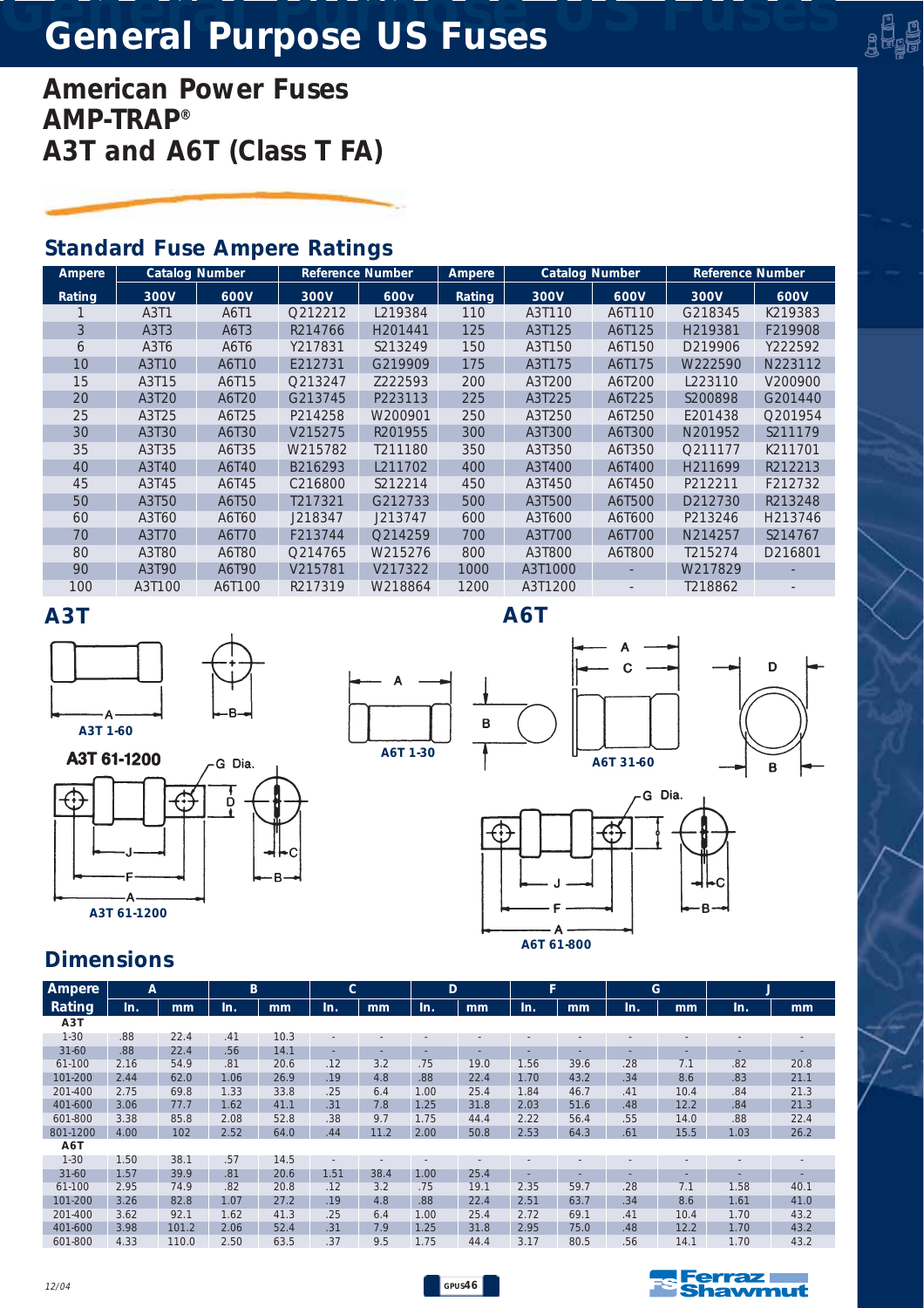*American Power Fuses AMP-TRAP® A3T and A6T (Class T FA)*



#### *A3T 30 to 1200*



100000 70000 A PRODUCED 1200A 拱 50000 800A Τ  $\perp$ 30000 Loss 600A 20000 400A **Creative** 200A 10000 **CHA HITAL** 100A 7000 60A 5000  $-30A$  $\frac{1}{\sqrt{2}}$ ⇈ 3000  $\downarrow^{\omega+1}$ 2000 1000 700 500 300 200 100  $\frac{700}{500}$ 0002  $0005$ 00002 0000E 00005 00004 300 3000 7000 100000 200 10000 200000 0001



*MAXIMUM INSTANTANEOUS PEAK LET-THRU AMPERES*

VIAXIMUM INSTANTANEOUS PEAK LET-THRU AMPERES

e <sup>e</sup>